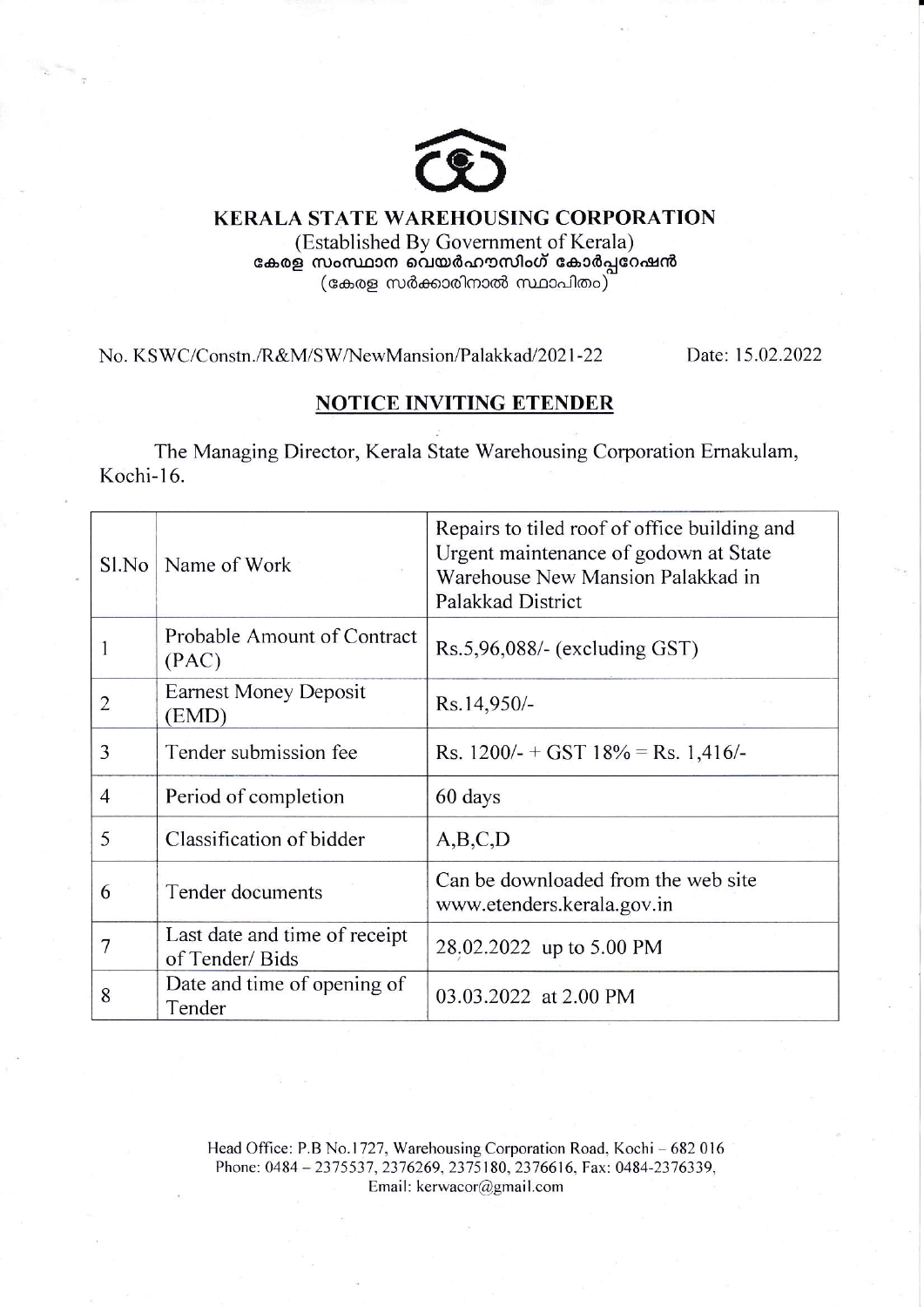Tender documents and tender schedule may be downloaded free of cost fiom the e-GP Website www.etenders. kerala.gov.in. A bid submission fee of Rs. 1,416/shall be remitted as online payment.

All bid/ tender documents are to be submitted online only and in the designated cover(s)/envelope(s) on the e-GP website. Tenders/ bids shall be accepted only through online mode on the e-GP website and no manual submission of the same shall be entertained. Late tenders will not be accepted.

Tender conditions duly filled and signed, copy of valid Registration Certificate duly self attested, Original Preliminary Agreement, E-payment form duly filled and EMD exemption Certificate (if any) shall be submitted online and subsequently in a separate cover physically on or before 02.03.2022, 5PM. More details on EMD & Cost of Tender documents/ bid submission fee are mentioned in the tender notice.

The bids shall be opened online at the office of the Managing Director, Kerala State Warehousing Corporation, PB No. 1727, Kochi-16 on 03.03.2022 at 2.00 PM by the Executive Engineer < Competent Tender Opening Authority> in the presence of the Bidders / their representatives who wish to attend at the above address. If the tender opening date happens to be on a holiday or non-working day due to any other valid reason, the tender opening process will be done on the next working day at same time and place.

Online Tenders/ bids are to be accompanied with a preliminary agreement executed in Kerala stamp paper worth Rs.200/-. Tenders/ bids received online without the preliminary agreement will not be considered and shall be summarily rejected. Further details can be had from the NIT or Office of the Executive Engineer, Kerala State Warehousing Corporation during working hours.

All other existing conditions related to e-tendering of Kerala PWD wilt be applicable in this tender also. The Kerala State Warehousing Corporation will not be responsible for any error like missing of schedule data while downloading by the Bidder.

Managing Director  $\psi$  $AFH_0$ .

Head Office: P.B No.1727, Warehousing Corporation Road, Kochi - 682 016 Phone: 0484 - 2375537, 2376269, 2375 180, 23766 16, Fax: 0484-2376339, Email: kerwacor@gmail.com